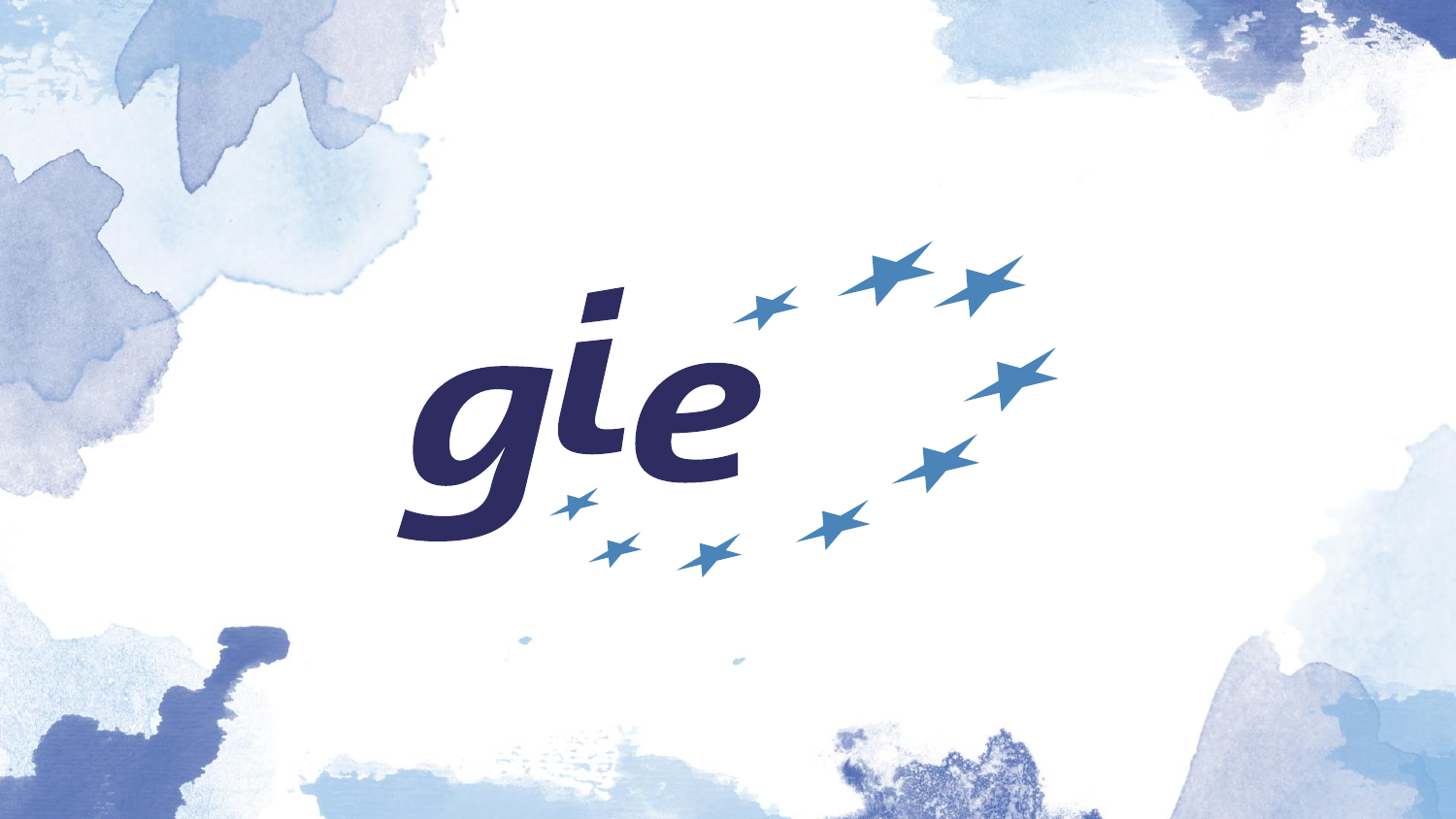



# **Power-to-Methane**<br>Joint Workshop of EBA, GIE and ERGaR

6 September 2017  $10:00 - 17:00$ 

**Renewable Energy House** Rue d'Arlon 63-65, 1040 Brussels

#### 6 September 2017

Lajos Erdelyi, Operational Manager

Hungarian Storage Operation on behalf of GIE Innovation & Strategy Area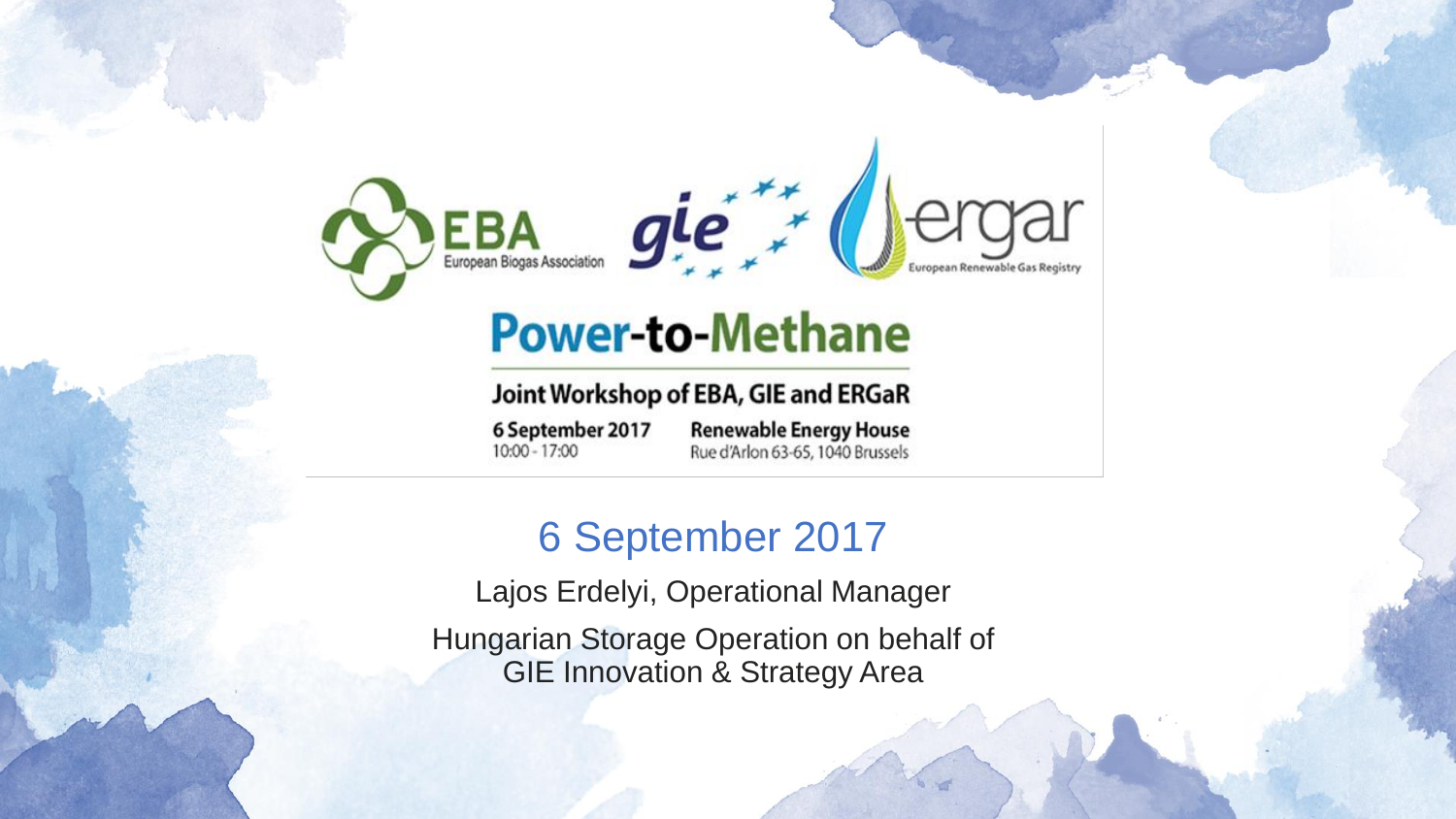# **CONTENT**

1. Why policy should pay attention to renewable gas

- 2. The importance of P2G
- 3. Allowing renewable gasses to be transported across Europe
- 4. EU policy asks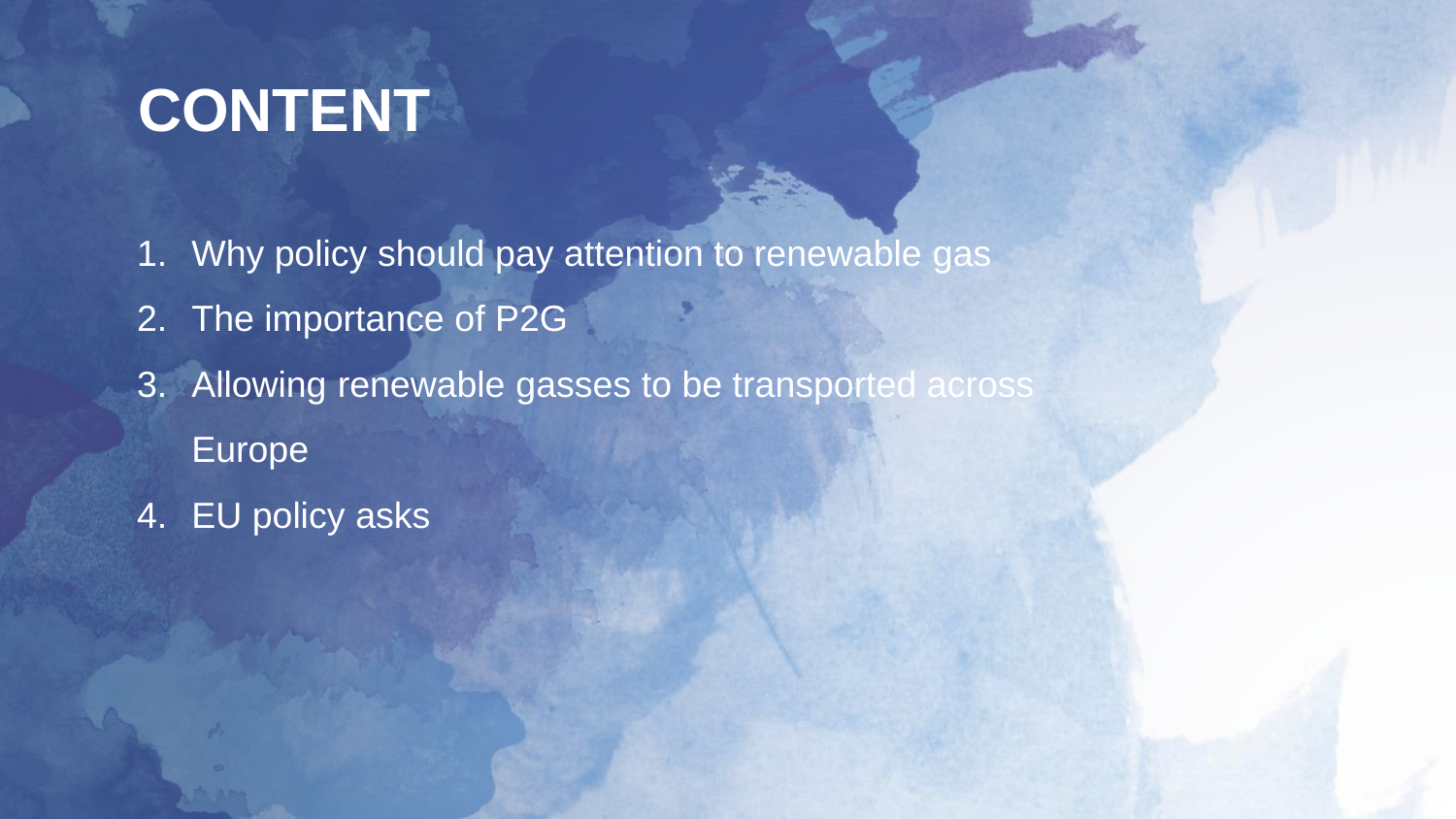## **1. WHY POLICY SHOULD PAY ATTENTION TO RENEWABLE GAS?**

#### **The value of the European gas system**

- The ever increasing share of renewables strains the robustness of the energy system
- The gas system is an important asset in the energy transition as its huge storage capabilities can be used to foster the integration of renewable energy in Europe by coupling the electricity and gas system.
- The gas infrastructure and gas market model are in an ideal position to ensure that renewable gasses can be injected locally but traded and utilised globally

**Enabling renewable gasses can be transported safely throughout EU brings three key advantages:**

- $\checkmark$  Emissions reduction policy objectives
- $\checkmark$  Flexibility
- Cost-efficiency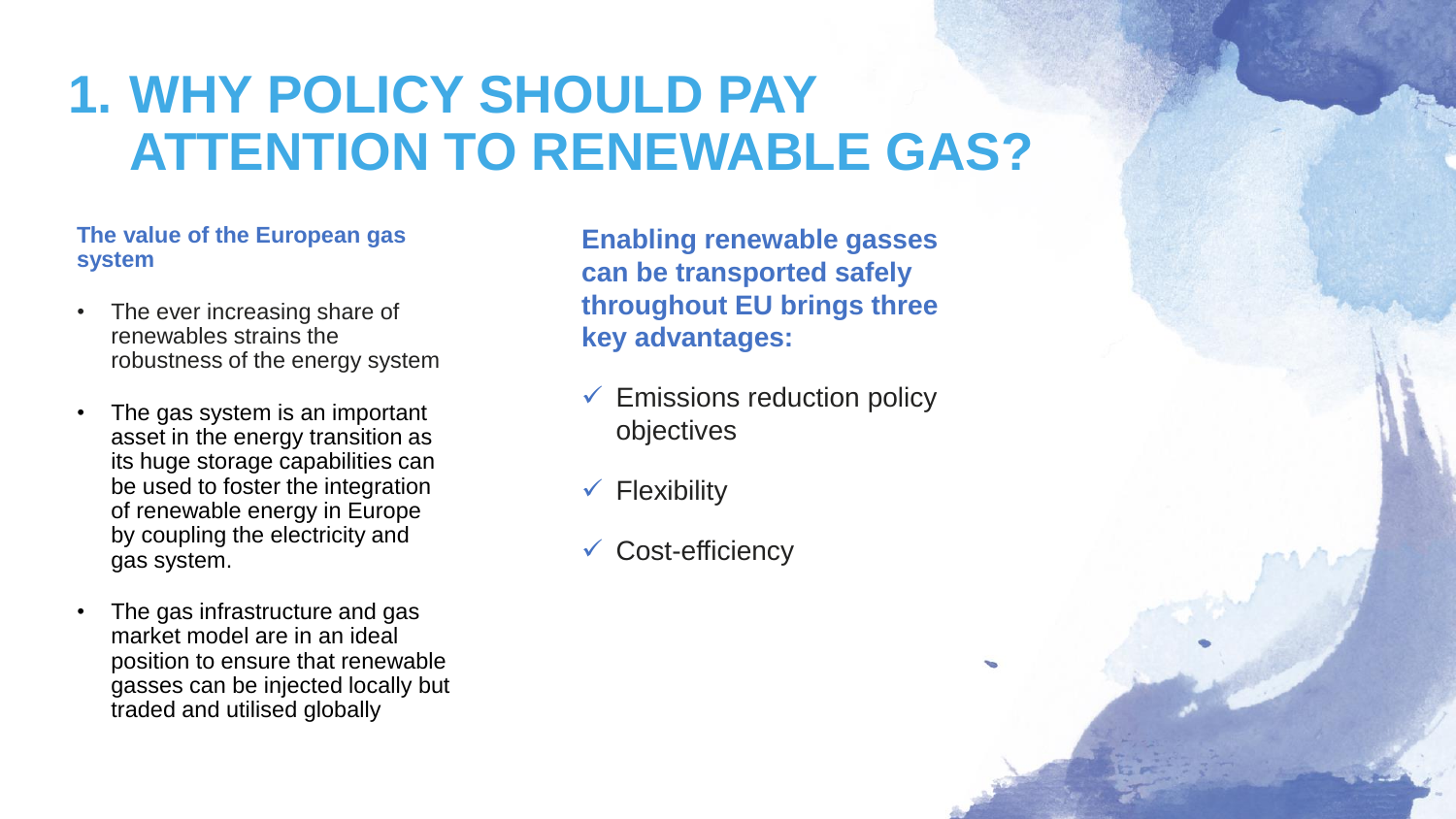### **THE IMPORTANCE OF POWER-TO-GAS**

- Power-to-Gas enables sector coupling, thus foster integration of renewable energy in Europe
- Avoidance of unnecessary investments in new infrastructure and curtailment costs by utilizing the available natural gas grids
- Any other energy storage technology does not allow for such a bulk energy storage
- The possibility of long-term and large-scale surplus electricity storage reduce price volatilities

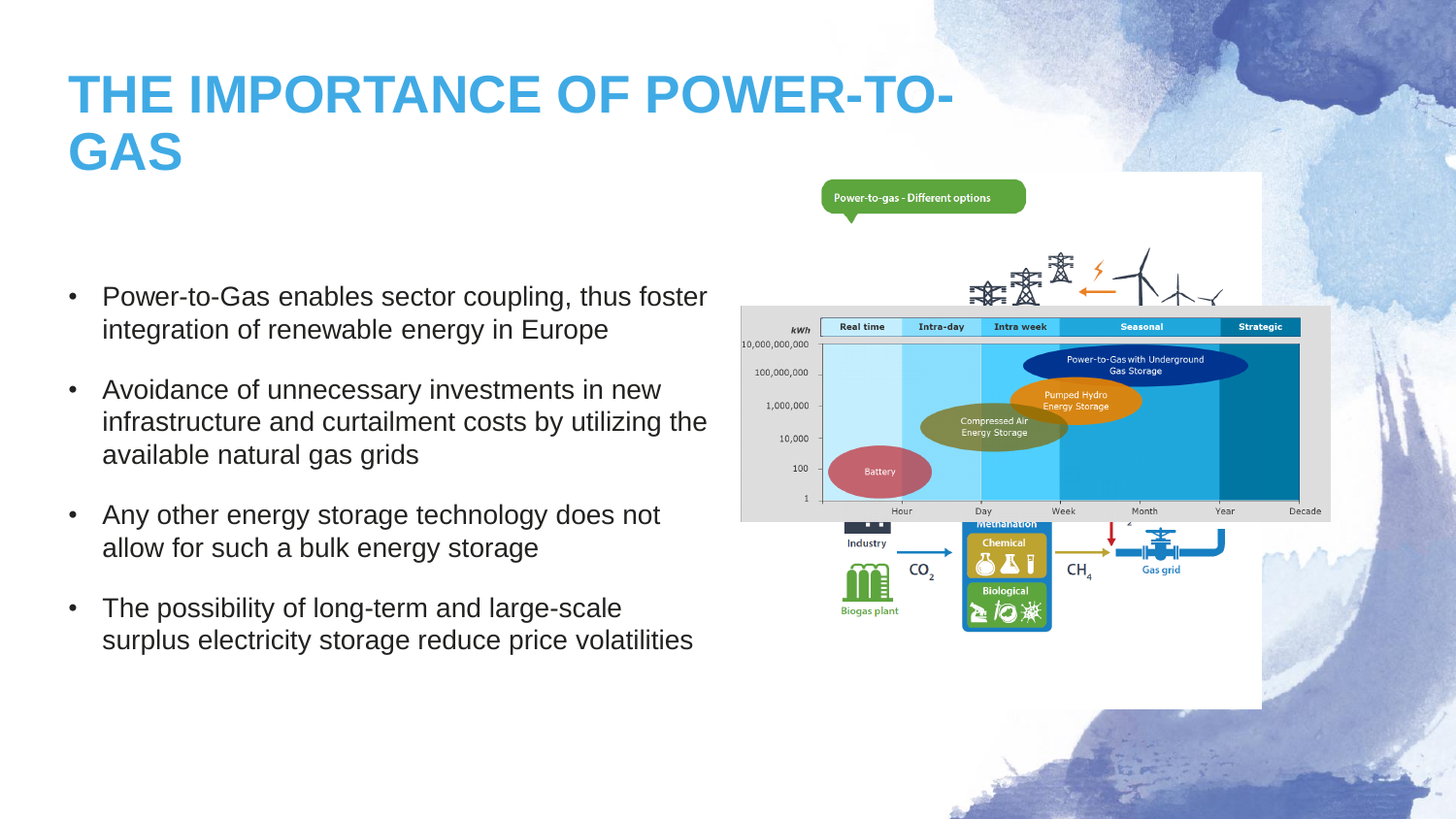#### **ALLOWING RENEWABLE GASSES TO BE TRANSPORTED ACROSS EUROPE**

- Integration of renewable gasses constitutes a new way of "thinking" as it is mostly produced downstream
- Large volumes of renewable gasses will also affect gas quality specifications and thus require a new way of operating the grid
- GIE support initiatives/activities that is aimed at increasing the knowledge of synthetic biomethane related to safe operation of the grid

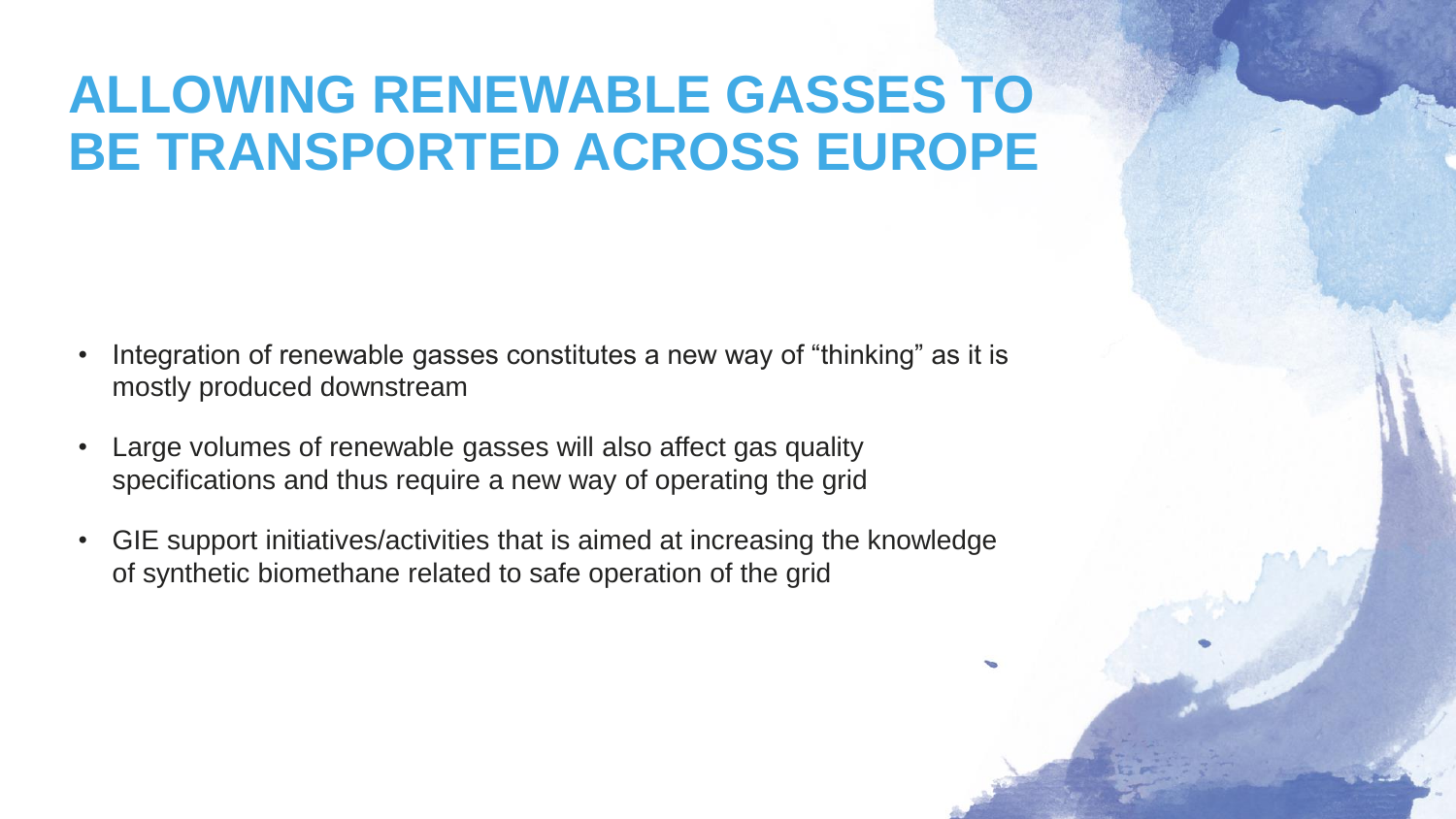### **RENEWABLE GASES – EU POLICY ASKS**

- There is a need for a level playing field between the different renewable solutions
- Continue to bring focus on the challenges that renewable gasses such as power-to-methane are facing
- Promote and ensure political support for R&D and a (regulatory) framework that allows new markets and business models to develop
- European certification scheme to support the cross-border trading of all types of renewable gases
- GIE will continue to exchange views and to promote renewable gases and contribute to the evolution of the EU framework